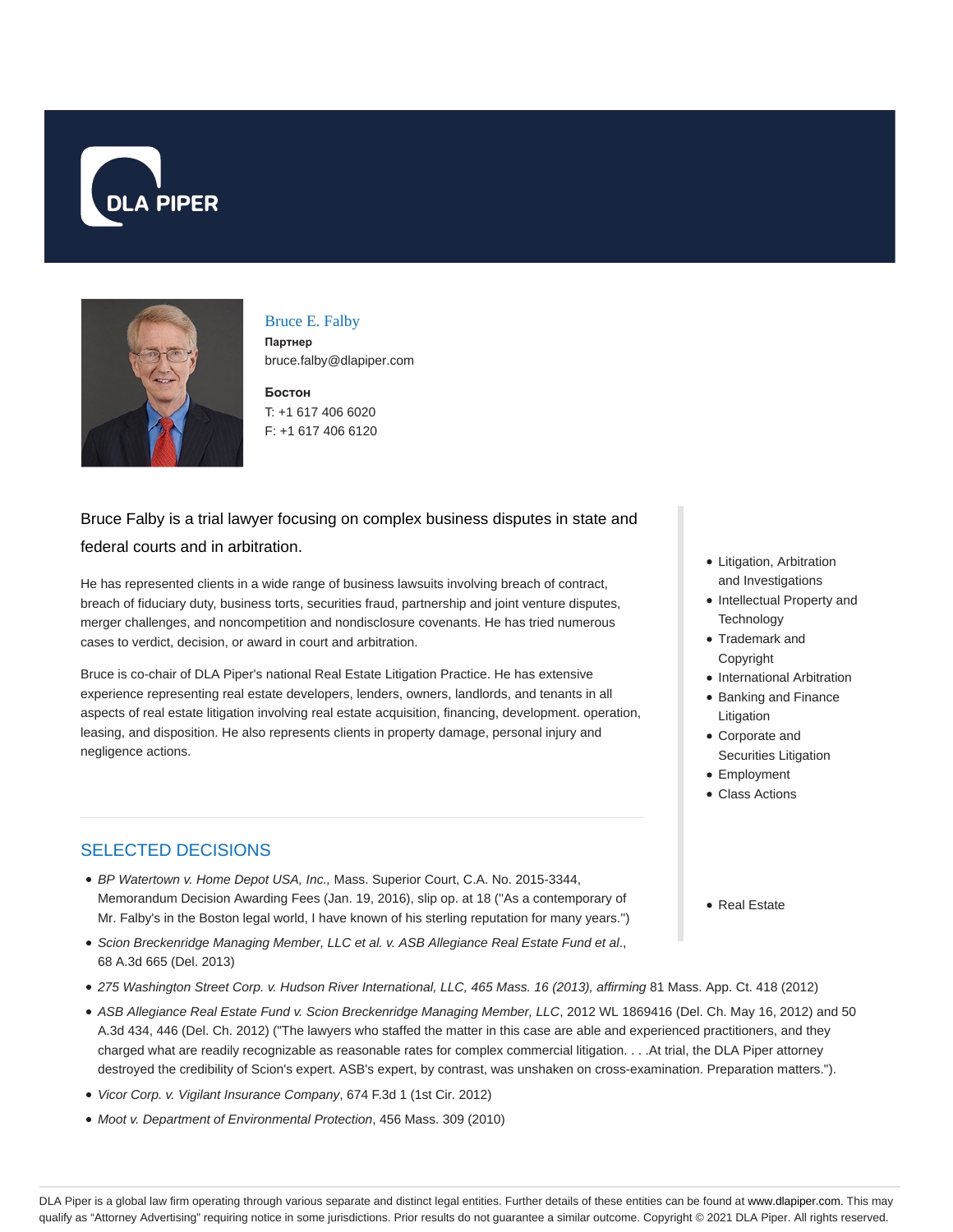- Hearts on Fire Company LLC v. Blue Nile, Inc., 603 F. Supp. 2d 274 (D. Mass. 2009)
- ClearShot Holdings, LLC v. National Grid Wireless Holdings, Inc., 2007 Mass. Super. LEXIS 524 (November 26, 2007)
- Blue Hills Office Park LLC v. J.P. Morgan Chase Bank, as Trustee, and CSFB 1999–C1 Royall Street, LLC, 477 F. Supp. 2d 366 (D. Mass. 2007)
- Ostler v. Codman Research Group, Inc., 241 F.3d 91 (1st Cir. 2001)
- Lugosch v. Conroy, 985 F. Supp. 40 (D.R.I. 1997)
- Eastern Airlines, Inc. v. Chemical Bank, 1997 U.S. Dist. LEXIS 7380 (S.D.N.Y. 1997)
- In re Ionosphere Clubs, Inc., 177 B.R. 198 (Bank. S.D.N.Y. 1995)
- Jordan v. McDonald, 803 F. Supp. 493 (D.Mass. 1992)
- Page v. Moseley, Hallgarten, Estabrook & Weeden, Inc., 806 F.2d 291 (1st Cir. 1986)

### REPRESENTATIVE MATTERS

Business Litigation

- Represented pension fund investor joint venture partners in successful action to reform the waterfall provisions in three limited liability company agreements based on the doctrine of mistake. Tried case in Delaware Chancery Court, winning the first reformation award in Delaware's history based on unilateral mistake. Obtained opinion affirming the trial court's decision on the merits from the Delaware Supreme Court and an award of attorney's fees on remand for defendants' bad faith litigation conduct
- Represented lenders in case described by the Massachusetts federal court (Young, J.) as a "high stakes, winner-takes-all, quintessentially complex commercial case." After a nine-day trial, defeated US\$14 million lender liability claim that the borrower had brought against our lender clients, and obtained a US\$17.5 million full recourse judgment on our clients' counterclaim against the borrower and guarantors based on violations of carve-outs to nonrecourse liability under the loan documents
- Represented real estate developers in federal declaratory judgment action in Rhode Island against their limited partner to determine their right to own and develop Providence Place Mall, a nearly half a billion dollar project. Tried case jury-waived and obtained decision giving ownership and control of the project to clients
- Represented corporate party to merger agreement, defending and defeating federal court action to enjoin tender offer and to require further disclosures to shareholders
- Represented insurers in First Circuit appeal of jury verdict in general liability policy coverage dispute involving "loss of use" damages; obtained reversal of US\$16.5 million judgment against clients and, after remand, partial summary judgment and a favorable settlement of all claims
- Represented union employee benefit funds in successful arbitration action to enforce contract with provider of disease management services
- Represented associations of colleges, newspapers and businesses in successful First Amendment challenge in federal court to Maine statute regulating marketing to minors
- Represented plant owner in challenge to plant closing under Federal WARN Act and Maine state statutes
- Represented bank in dispute over prepayment term of commercial loan. After four day state court trial, defeated borrower's claim for breach of contract and recovered full amount of prepayment fee plus attorney's fees
- Represented seller of a business that developed wireless towers and broadband lease agreements. Obtained state court summary judgment award totaling US\$7.3 million, with prejudgment interest and attorneys' fees, on breach of contract claims, and defeated buyer's US\$3 million counterclaim alleging fraud and breach of contract
- Represented chairman of independent state authority in dispute with governor over latter's power of removal
- Represented lender in state court action against borrower of nonrecourse real estate loan secured by Boston office building to recover US\$1 million bank account the borrower withheld in connection with a deed in lieu transaction. Obtained summary judgment and turnover of the account in less than six months
- Represented a health care software company and its chairman in federal court case in New Hampshire brought by former executive, who alleged the company had defrauded him of multimillion dollar stock options in violation of federal securities law. Tried case to jury verdict in favor of clients on all counts, which was affirmed on appeal by First Circuit
- Represented automotive finance corporation, defending New Hampshire state court consumer class action lawsuit alleging violations of state law in connection with alleged failures to return unearned premiums on insurance for dealer financed car loans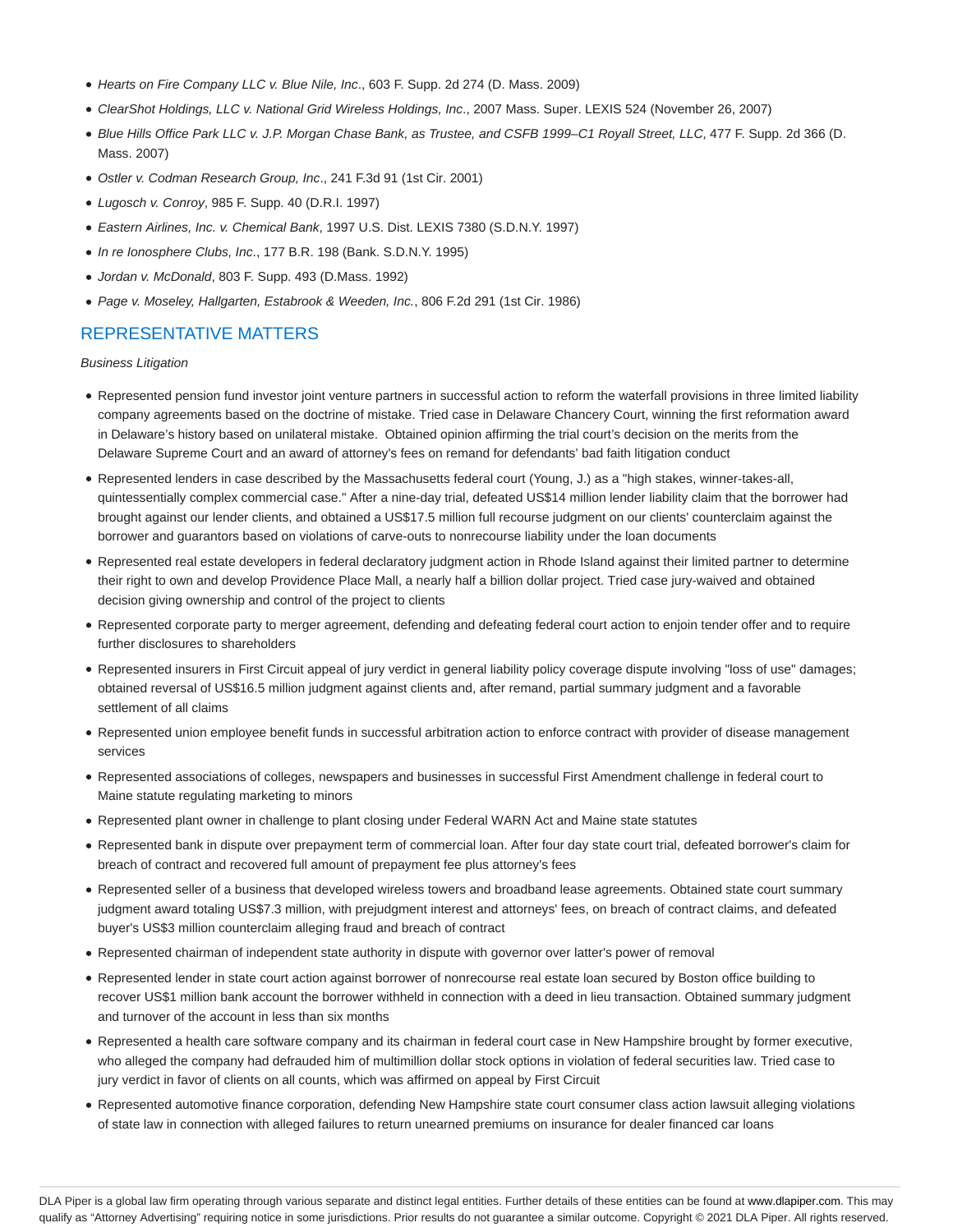- Represented investors in venture capital funds asserting breaches of contract, breaches of fiduciary duty, Blue Sky violations and other claims in federal court in California
- Represented a partner in Costa Rican fish farm in federal court lawsuit in Maine involving alleged breaches of fiduciary duty and interference with the sale of the farm
- Represented an owner of corrugated box manufacturer in damages phase of state superior court action brought by would-be buyer of the company whose contract to purchase the company had already been found to have been breached. Tried case to jury verdict awarding small fraction of damages sought.
- Represented terminated electronics components distributor bringing multimillion dollar claims against Texas Instruments, trying the case before a three-member American Arbitration Association panel in Arizona
- Represented same electronics components distributor against seller of business bought by client, trying in arbitration in California various post-closing purchase agreement adjustments
- Represented a hospital doctor/research scientist in dispute with venture capital company over the commercialization of his inventions
- Represented a major speech recognition software company in dispute in bankruptcy court over asset purchase
- Represented manufacturer/installer of airport baggage systems in bid dispute with Massport
- Represented a pharmaceutical company in MDL litigation involving average wholesale pricing
- Represented a nationally known doctor of integrative medicine in arbitration with the publisher of his newsletter
- Represented officers of Bank of New England in federal court action brought by trustee of bank holding company alleging fraudulent conveyance of multimillion dollar assets to the holding company's subsidiary banks for the benefit of the FDIC
- Represented a major university in federal court securities action against major brokerage company alleging fraud in the sale of remarketed notes of a financial services corporation
- Represented an estate of bankrupt airline against major bank in adversary proceeding in SDNY involving disputed chargebacks. Obtained seven-figure summary judgment award
- Represented a large Georgia bank in federal court securities action defending and defeating on summary judgment claims of federal securities fraud brought by investors in bank customer
- Represented a client defrauded by her investment advisor in federal court case in Massachusetts for securities fraud, achieving full recovery at jury trial in settlement reached immediately before closing arguments
- Represented an investor in arbitration of his claims against his broker in NASD (now FINRA) arbitration.
- Represented bank alleged to have exerted sufficient control over borrower to make it liable for borrower's obligations to third party
- Represented creditors seeking to pierce corporate veil and impose liability on corporate successors and alter egos
- Represented beneficiary in will contest tried in probate court over disposition of Martha's Vineyard whaling mansion

#### Real Estate Litigation

- Represented commercial tenant under terminated lease, obtaining decisions from the Massachusetts Appeals Court and Supreme Judicial Court that the landlord was limited to the remedies specified in its lease and that landlord's right to indemnity under the lease could not be exercised until the twelve year lease term would have ended
- Represented Wang Theatre, Inc. in substantial dispute under its long term lease for the Wang Theater in Boston involving novel issue of whether naming rights and other sponsorship monies constituted revenues for purposes of calculating rent. Tried case in arbitration for 9 days and prevailed on all issues
- Represented developer of North Point mixed use project in Cambridge, Massachusetts, obtaining decision from Massachusetts Supreme Judicial Court that the project, which contained landlocked tidelands, was exempt from Massachusetts Chapter 91 wetlands licensing
- Represented developers of Providence Place Mall in case brought by limited partner seeking to force them to add millions of dollars of structural steel to support possible future office tower project to be built atop the mall. After week long arbitration, obtained decision in favor of clients rejecting limited partner's claims
- Represented developers of Providence Place Mall in all construction and lien litigation arising out of its construction, including US\$18 million claim by steel contractor
- Represented landowner in Land Court action to vindicate easement rights. Obtained summary judgment establishing the validity of clients' easement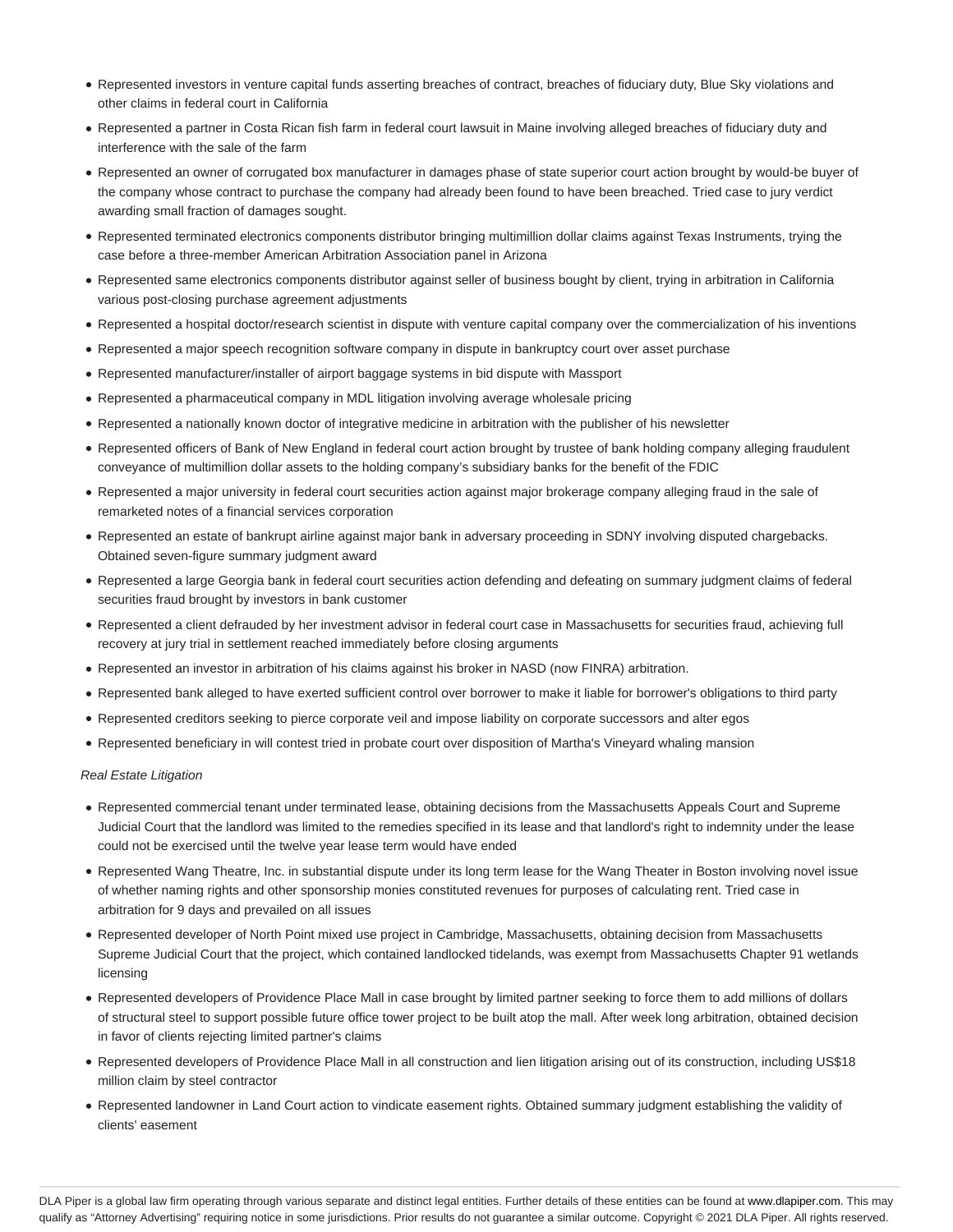- Represented different landowner in Land Court action challenging public way easement rights claimed by town. Obtained summary judgment establishing that town had no such rights and client's land was free of any such easement
- Represented a minority partner in federal court action involving amounts allegedly owed for capital contributions to single purpose real estate partnerships
- Represented mortgage lender in Land Court trial of forged deed claim. After two-day trial, obtained decision rejecting plaintiffs' claims of forgery and upholding the validity of our client's mortgages
- Represented commercial landlord in state court eviction action against large commercial tenant, trying the case jury-waived in district court and to jury in superior court
- Represented national real estate development company asserting claims for breach of contract and engineering and construction defects in design and construction of sewer force main that failed
- Represented the owners of a multi-story apartment building, with persistent leaks in many units, asserting claims in state court for defective construction against the contractor. Obtained settlement requiring repair and monetary payment
- Represented a major New York bank in federal court action involving mezzanine loan financing of a Manhattan office building
- Represented a title insurer in Land Court trial of claims seeking equitable subordination of mortgage
- Represented a construction manager of old mill conversion bringing claims in arbitration against owner of the project, and obtained award of all amounts sought
- Represented a national property owner and builder in dispute with contractor over substantial construction defects in large apartment complex
- Represented a supermarket chain in state court action seeking damages resulting from negligence of its commercial landlord in allowing a fire to spread out of control and from landlord's deliberate delay in demolition and failure to rebuild
- Represented a gas pipeline company in federal court action to determine damages owed to railroad for real property taken under the Natural Gas Act

#### Intellectual Property Litigation

- Represented one craft brewer in successful trademark infringement action against another in Massachusetts federal court; following entry of consent permanent injunction obtained contempt ruling and award of fees against defendant
- Represented distributor of branded diamonds and jewelry in trademark infringement action asserting claims involving keyword advertising
- Represented semiconductor manufacturer of integrated circuits enabling the delivery of high speed data, voice and video signals, defending claims of breach of a development agreement and misappropriation of trade secrets
- Represented an electronics components distributor in federal court action in California asserting claims for trademark infringement and unfair competition against competitor, which was permanently enjoined from its infringing use
- Represented a telecommunications company in federal court in New Hampshire asserting claims for trademark infringement and enjoined the infringer's initial public offering
- Represented a state lottery commission in dispute with television station over its use of lottery logos during segments announcing lottery results
- Represented a broker of computer parts in federal court action asserting Lanham Act claims against distributor from which it had purchased counterfeit computer memory modules, obtaining seven-figure settlement
- Represented an Internet direct marketing company and services provider in trademark infringement action, defeating opponent's request for injunctive relief
- Represented a swimming pool company in arbitration involving trademark infringement by former owner of business, who was permanently enjoined from his infringing use
- Represented a manufacturer in patent infringement action to enforce patent for disposable electronic temperature monitoring devices against competitor
- Represented a major equipment manufacturer in patent litigation defending claims of infringement of a patent for catalytic, watersoluble polymeric films for metal coatings, obtaining dismissal of case
- Represented a well-known beer company in action in federal district court to obtain transfer of ownership of patent application involving misappropriated process and device for applying labels to bottles or packages, prevailing on summary judgment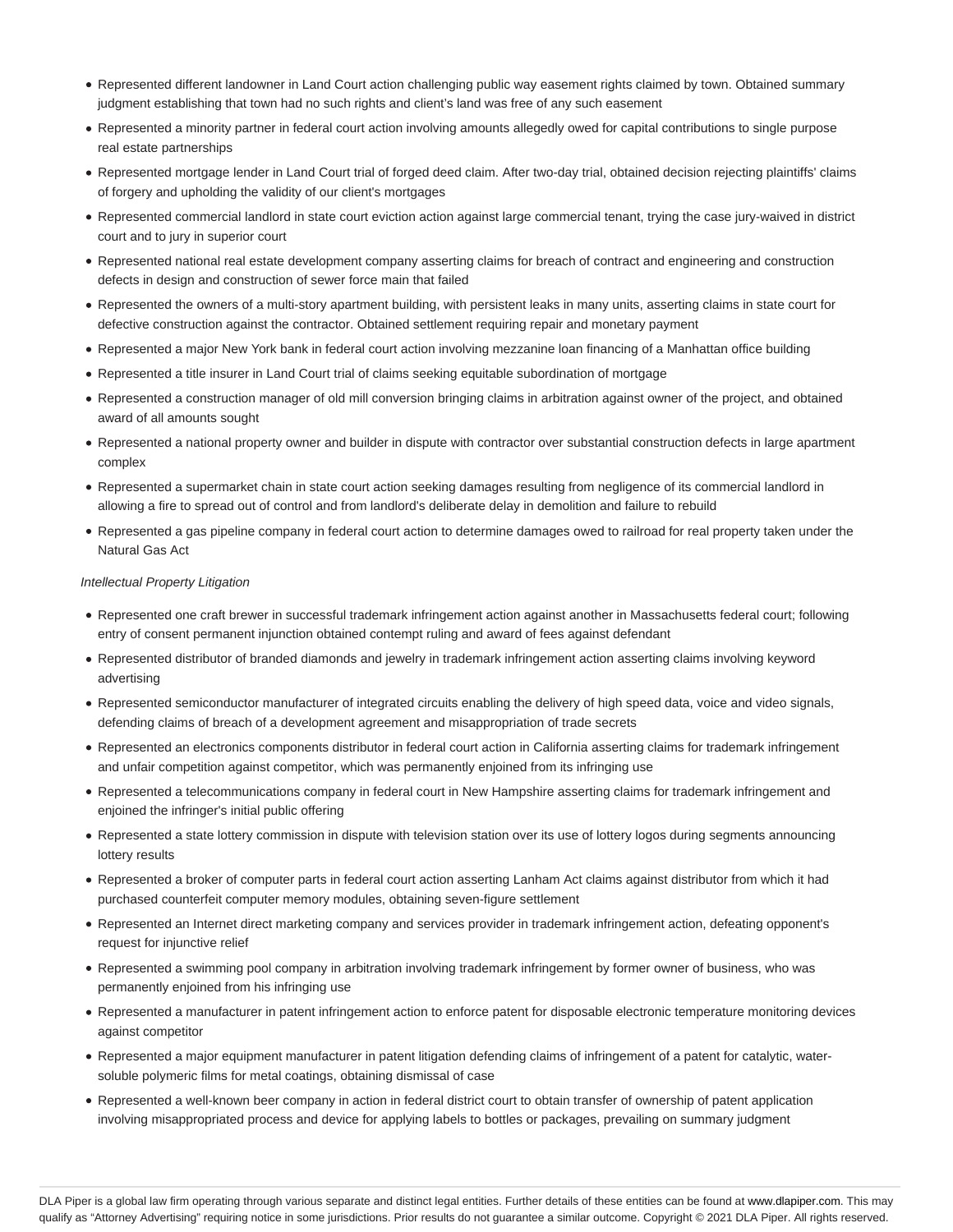- Represented a human resource management software developer bringing claims in federal court against former licensee for copyright infringement, breach of license agreement, and misappropriation of trade secrets
- Represented a major pharmaceutical company in copyright case alleging infringement of biological data-mining software
- Represented a large direct mail marketing company in copyright case alleging infringement of a copyright in direct mail advertisements
- Represented a licensee of speech recognition software in connection with claims brought by licensor alleging breach of the license agreement and copyright infringement
- Represented a computer systems manufacturer in state court action involving claims by software developer
- Represented a travel agency in lawsuit brought against the developers of software system that did not perform as promised
- Represented an exclusive licensee of desktop faxing software in lawsuit against the developer and licensor for disclosing trade secrets and confidential information in the licensed software to others.
- Represented a manufacturer of temperature monitoring devices in lawsuit brought by licensors of technology used in the devices, alleging breach of the license agreement
- Represented a web site development company in dispute with large HMO over a web site development contract
- Represented a national apparel manufacturer in arbitration with software company involving functioning of integrated merchandise planning software

#### Employee/Employer Litigation

- Represented employee and new employer, an IT consulting firm, in action brought by former employer alleging breach of noncompete agreement. Defeated request for injunction to restrain employee from working for new employer
- Represented a manufacturer of fiber materials in state court action against former employee for trade secret disclosure and violation of noncompete covenants
- Represented a former executive in action against company involving unfair treatment of shares in reorganization of company
- Represented a distributor in federal court diversity case in Massachusetts involving salesman's claim for commissions, trying the case jury-waived to successful conclusion
- Represented an insurance company executive in state superior court bench trial involving breach of severance agreement by his former employee
- Represented a publicly traded web site development company and employees in state court action involving claims by competitor that client had wrongfully solicited and hired employees in violation of their noncompetition and nondisclosure agreements
- Represented an advertising agency in state court action in Rhode Island to enforce former employee's noncompetition agreement, and in Massachusetts state court defending employment claims of terminated employee
- Represented a manufacturer of sophisticated computer telephone switching system in action in New Hampshire to recover source code misappropriated by former employee

#### КВАЛИФИКАЦИЯ

#### Допуск к юридической практике

• Massachusetts

## Опыт работы в судебных инстанциях

The Honorable R. Lanier Anderson, III, United States Court of Appeals for the Eleventh Circuit, 1983-84

### Рейтинги

- Chambers USA
	- Band 3, Massachusetts Litigation: General Commercial (2020-2022)
- **Bruce appears in The Best Lawyers in America in the categories of Bet-the-Company Litigation and Commercial Litigation**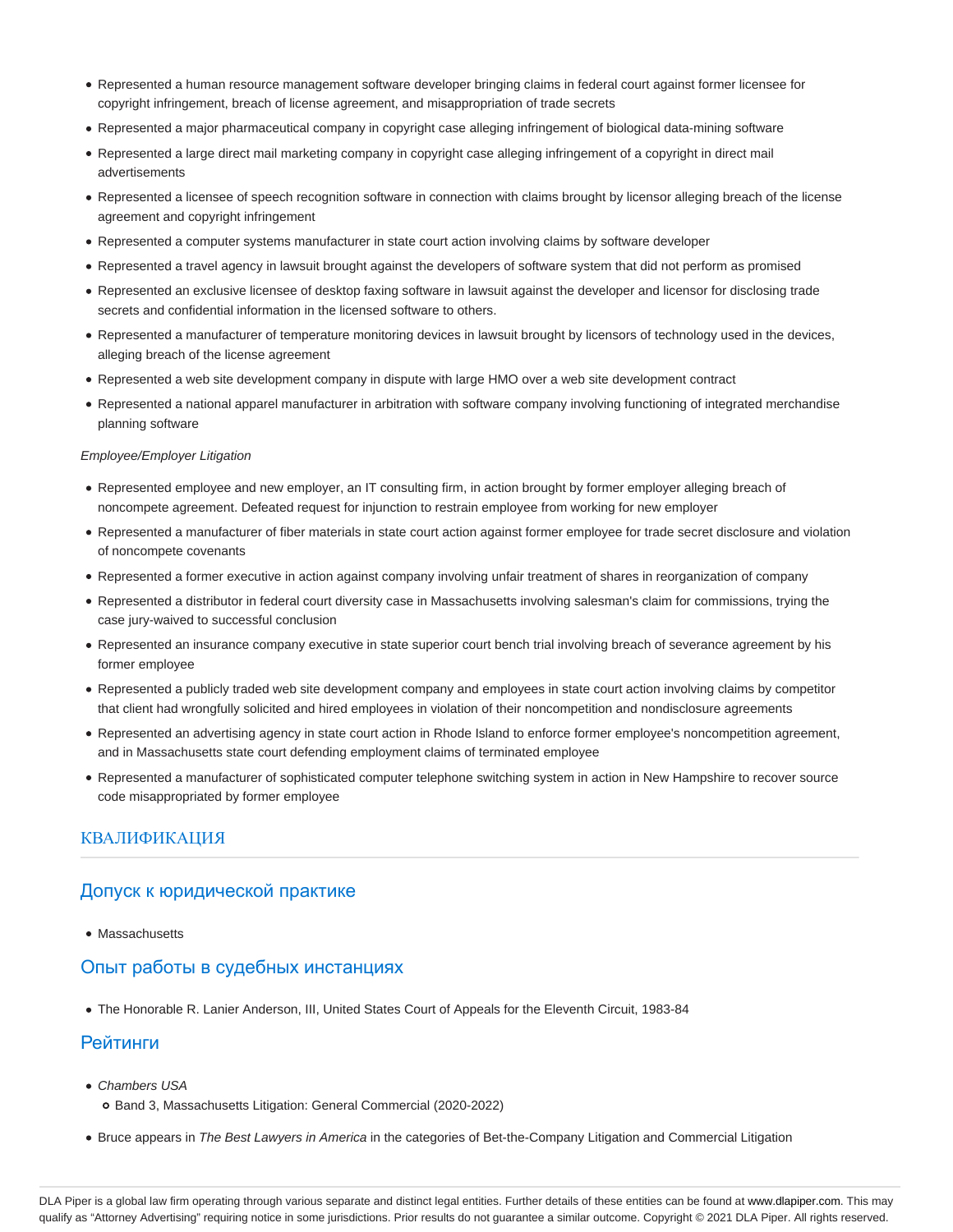He is a Massachusetts Super Lawyer and has been included in the Super Lawyers list of the Top 100 lawyers in New England and the Top 100 lawyers in Massachusetts

### Образование

- J.D., Georgetown University Law Center 1983 magna cum laude Executive Editor of the Georgetown Law Journal
- B.M., Baldwin-Wallace College Conservatory of Music 1979 magna cum laude

## Судебная практика

- United States Court of Appeals for the First Circuit
- United States Court of Appeals for the Second Circuit
- United States District Court for the District of Massachusetts

## Civic and Charitable

- Fellow, American Bar Foundation
- Fellow, Boston Bar Foundation, Member, Fellows Committee (2013-2014)
- Chair, Boston Bar Association ("BBA") Committee (reviewed and commented on Massachusetts Supreme Judicial Court proposed rule requiring mandatory training for new lawyers) (2012)
- Member, BBA Executive Committee (2009-2011) and Council (2008-2011)
- Chair, BBA Sponsor Firm Study Group (2009)
- Member, BBA Strategic Planning Committee (2008) Co-chair, BBA Litigation Section (2006-2008)
- Co-chair, BBA Intellectual Property Litigation Committee (2004-2006)
- Co-chair, BBA Computer and Internet Law Committee (2003-2004)
- Member, Former Board Co-Chair and President, New Philharmonia Orchestra (1995-present)

## ПУБЛИКАЦИИ И МЕРОПРИЯТИЯ

## Публикации

- Co-author, "When Federal Courts Remand Eviction Actions Back To States," Law360 (March 26, 2021)
- Massachusetts Mortgages, Foreclosures and Workouts, Chapter 1 (An Introduction to Mortgages and Foreclosures) co-author (MCLE, Inc. 5th Edition 2009, Supp. 2010 & 2013)
- Massachusetts Real Estate Liens, Editor, Chapter 1 (Introduction to Liens) co-author (MCLE, Inc. 2d Ed. 2010)
- "Guarantees and 'Bad Boy' Carve Outs," Mortgage and Asset Backed Securities Litigation Handbook, Chapter 5, Part III, Section B (2008)
- "Don't Mess with the Collateral: A Cautionary Tale," CMBS World (Winter 2008)

## События

- Speaker and Panelist, Landlord Remedies A Refresher in Landlord rights after 275 Washington Street Corp, Trustee v. Hudson River Int'l, LLC, Boston Bar Association Leasing Committee (2013)
- Speaker and Panelist, Chapter 91 Licenses, Common and Complex Title Issues Seminar, Massachusetts Continuing Legal Education (2011)